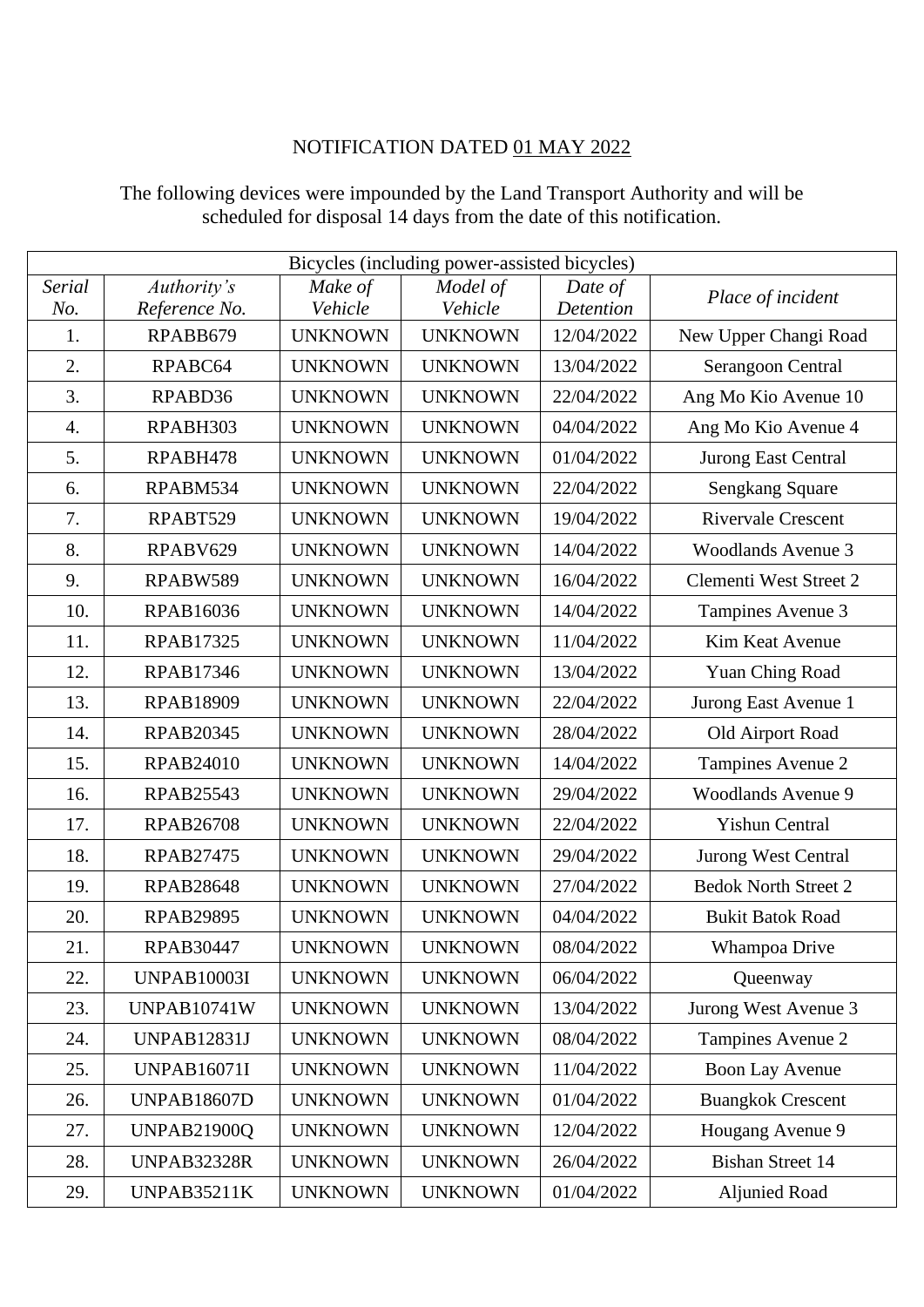| 30.              | <b>UNPAB41522I</b>               | <b>UNKNOWN</b>     | <b>UNKNOWN</b>      | 26/04/2022           | Choa Chu Kang Avenue 1      |  |  |  |
|------------------|----------------------------------|--------------------|---------------------|----------------------|-----------------------------|--|--|--|
| 31.              | UNPAB58640K                      | <b>UNKNOWN</b>     | <b>UNKNOWN</b>      | 01/04/2022           | <b>Aljunied Road</b>        |  |  |  |
| 32.              | <b>UNPAB67223A</b>               | <b>UNKNOWN</b>     | <b>UNKNOWN</b>      | 29/04/2022           | <b>Admiralty Road West</b>  |  |  |  |
| 33.              | <b>UNPAB73043G</b>               | <b>UNKNOWN</b>     | <b>UNKNOWN</b>      | 27/04/2022           | The Seletar Mall            |  |  |  |
| 34.              | <b>UNPAB84355Z</b>               | <b>UNKNOWN</b>     | <b>UNKNOWN</b>      | 26/04/2022           | Yishun Avenue 5             |  |  |  |
| 35.              | <b>UNREG11897I</b>               | <b>UNKNOWN</b>     | <b>UNKNOWN</b>      | 16/04/2022           | <b>Boon Tat Link</b>        |  |  |  |
| 36.              | UNREG14690T                      | <b>UNKNOWN</b>     | <b>UNKNOWN</b>      | 28/04/2022           | Jurong West Street 61       |  |  |  |
| 37.              | <b>UNREG14914I</b>               | <b>UNKNOWN</b>     | <b>UNKNOWN</b>      | 16/04/2022           | <b>Boon Tat Link</b>        |  |  |  |
| 38.              | <b>UNREG19623F</b>               | <b>UNKNOWN</b>     | <b>UNKNOWN</b>      | 16/04/2022           | <b>Boon Tat Link</b>        |  |  |  |
| 39.              | UNREG24288F                      | <b>UNKNOWN</b>     | <b>UNKNOWN</b>      | 25/04/2022           | Tampines Avenue 1           |  |  |  |
| 40.              | <b>UNREG28149X</b>               | <b>UNKNOWN</b>     | <b>UNKNOWN</b>      | 27/04/2022           | <b>Woodlands Avenue 10</b>  |  |  |  |
| 41.              | UNREG36736W                      | <b>UNKNOWN</b>     | <b>UNKNOWN</b>      | 22/04/2022           | <b>Sumang Link</b>          |  |  |  |
| 42.              | <b>UNREG38672I</b>               | <b>UNKNOWN</b>     | <b>UNKNOWN</b>      | 29/04/2022           | Jurong West Avenue 1        |  |  |  |
| 43.              | <b>UNREG47041Q</b>               | <b>UNKNOWN</b>     | <b>UNKNOWN</b>      | 02/04/2022           | Yishun Avenue 2             |  |  |  |
| 44.              | <b>UNREG54370M</b>               | <b>UNKNOWN</b>     | <b>UNKNOWN</b>      | 28/04/2022           | Boon Lay Way                |  |  |  |
| 45.              | UNREG68004H                      | <b>UNKNOWN</b>     | <b>UNKNOWN</b>      | 13/04/2022           | Yishun Street 61            |  |  |  |
|                  | <b>Personal Mobility Devices</b> |                    |                     |                      |                             |  |  |  |
| Serial<br>No.    | Authority's<br>Reference No.     | Make of<br>Vehicle | Model of<br>Vehicle | Date of<br>Detention | Place of Incident           |  |  |  |
| 1.               | RPMD463CX                        | <b>UNKNOWN</b>     | <b>UNKNOWN</b>      | 02/04/2022           | Geylang Road                |  |  |  |
| 2.               | RPMD891CH                        | <b>UNKNOWN</b>     | <b>UNKNOWN</b>      | 06/04/2022           | Hougang Avenue 1            |  |  |  |
| 3.               | UNPMD00885A                      | <b>UNKNOWN</b>     | <b>UNKNOWN</b>      | 29/04/2022           | <b>Bedok Reservoir Road</b> |  |  |  |
| $\overline{4}$ . | <b>UNPMD01120U</b>               | <b>UNKNOWN</b>     | <b>UNKNOWN</b>      | 27/04/2022           | <b>Bedok North Street 2</b> |  |  |  |
| 5.               | <b>UNPMD02302I</b>               | <b>UNKNOWN</b>     | <b>UNKNOWN</b>      | 30/04/2022           | Tampines Street 32          |  |  |  |
| 6.               | UNPMD02538F                      | <b>UNKNOWN</b>     | <b>UNKNOWN</b>      | 04/04/2022           | <b>Bedok North Road</b>     |  |  |  |
| 7.               | UNPMD03001C                      | <b>UNKNOWN</b>     | <b>UNKNOWN</b>      | 22/04/2022           | Punggol Walk                |  |  |  |
| 8.               | <b>UNPMD04305B</b>               | <b>UNKNOWN</b>     | <b>UNKNOWN</b>      | 06/04/2022           | <b>Alkaff Crescent</b>      |  |  |  |
| 9.               | <b>UNPMD04433J</b>               | <b>UNKNOWN</b>     | <b>UNKNOWN</b>      | 05/04/2022           | Lorong 3 Toa Payoh          |  |  |  |
| 10.              | <b>UNPMD09260J</b>               | <b>UNKNOWN</b>     | <b>UNKNOWN</b>      | 05/04/2022           | Pasir Ris Street 51         |  |  |  |
| 11.              | <b>UNPMD10084J</b>               | <b>UNKNOWN</b>     | <b>UNKNOWN</b>      | 30/04/2022           | Tampines Street 32          |  |  |  |
| 12.              | <b>UNPMD10422</b>                | <b>UNKNOWN</b>     | <b>UNKNOWN</b>      | 11/04/2022           | Jurong West Avenue 5        |  |  |  |
| 13.              | <b>UNPMD12124Z</b>               | <b>UNKNOWN</b>     | <b>UNKNOWN</b>      | 08/04/2022           | Ang Mo Kio Avenue 3         |  |  |  |
| 14.              | UNPMD15592F                      | <b>UNKNOWN</b>     | <b>UNKNOWN</b>      | 01/04/2022           | Geylang East Central        |  |  |  |
| 15.              |                                  |                    |                     |                      |                             |  |  |  |
|                  | <b>UNPMD20422</b>                | <b>UNKNOWN</b>     | <b>UNKNOWN</b>      | 22/04/2022           | Mountbatten Road            |  |  |  |